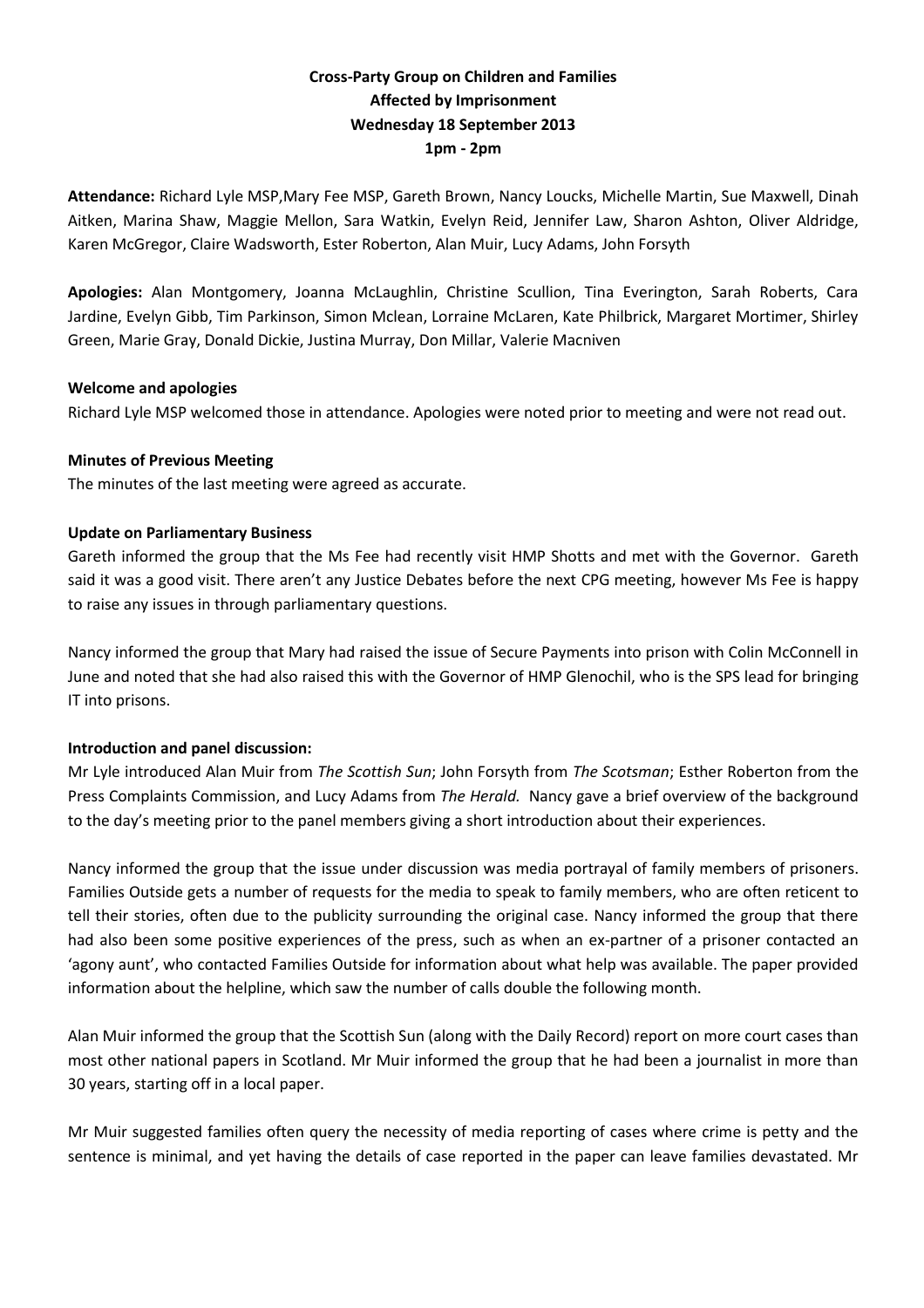Muir explained that, historically, local papers have always reported on court cases and suggested that this is because readers have an interest in the actions of others in their community.

National papers, on the other hand, tend to focus on the 'big stories', and Mr Muir suggested that the media are aware of the impact reporting can have on families of the accused. Mr Muir informed the group that they often hear from families the day after the court case. Sometimes families want to put their side across and explain how it has impacted on them e.g. children being bullied. They also get in touch looking for organisations that might be able to support them. Mr Muir explained that, more often than not, they call to complain about what was reported e.g., what was said in court.

Mr Muir suggested that the media are very mindful families can be the forgotten victims and suggested that media are interested in all aspects e.g. telling the story of the accused, the victims or the families. Mr Muir also suggested there are consequences for false or inaccurate reporting, and the Press Complaints Commission does hold the media to account.

John Forsyth informed the group that he has had a long career in media, working in both TV and Radio. Mr Forsyth explained that he was editor of the Law and Legal affairs section of the Scotsman until it was discontinued in June of this year. Mr Forsyth suggested that the culture of law and crime reporting had dramatically changed in some respects but remains similar in others. There continues to be an interest at local media level of what happened in court that day. Mr Forsyth suggested at a national level there was still constraint of only reporting what was said in court and not other details regarding the investigation available in the public domain. Mr Forsyth suggested that, with the development of the internet, news desks have had to evolve their overall perception of the kinds of cases they will report on and the way in which they report them. Mr Forsyth said there can be collateral damage for families of those on trial. He noted that criminal proceedings are led by the prosecutor, and papers often begin reporting on a case and then move on to another story before the trial concludes. This can mean there is little or no reporting of the defence case. Mr Forsyth commented that this isn't case for high profile cases. Mr Forsyth also noted he was aware of the collateral damage that comes from the Scottish Government and Crown Office using individual cases to further propel their overall political aims. Mr Forsyth noted that there was rarely a press release after an acquittal.

Lucy Adams informed the group that she has worked for the Herald for over 10 years, primarily covering crime and justice. Ms Adams said there were a number of factors at play, including the fact that the press want to sell newspapers, which are selling less than ever before which creates its own pressures. Ms Adams suggested that the politicisation of crime, the fear of crime and who commits crime has been an issue since the '80s. This has created a huge number of problems for offenders, their families, those who report on crime and the politicians who use this to win elections. Ms Adams suggested that the best way to alleviate these tensions is to engage in open discussion and debate about these issues. Ms Adams also suggested that journalists try to report as accurately as possible and to bear in mind the different factors going on. Ms Adams commentated that she herself has written a lot about individuals who have gone through the criminal justice process and what that has meant for them.

Esther Roberton informed the group that she has been a Commissioner for the last 6 years, and there are 17 Commissioners at present. Esther commented that she regards freedom of the press as an essential part of democracy. She informed the group that The Press Complaints Commission (PCP) was criticised in the Leveson Inquiry for things they hadn't done rather than what they do, noting that current functions of the Commission will be retained when the new body is established. Esther explained that the PCP is a complaint handling body first and foremost. However, they also help train journalists, conduct pre-publication work and work around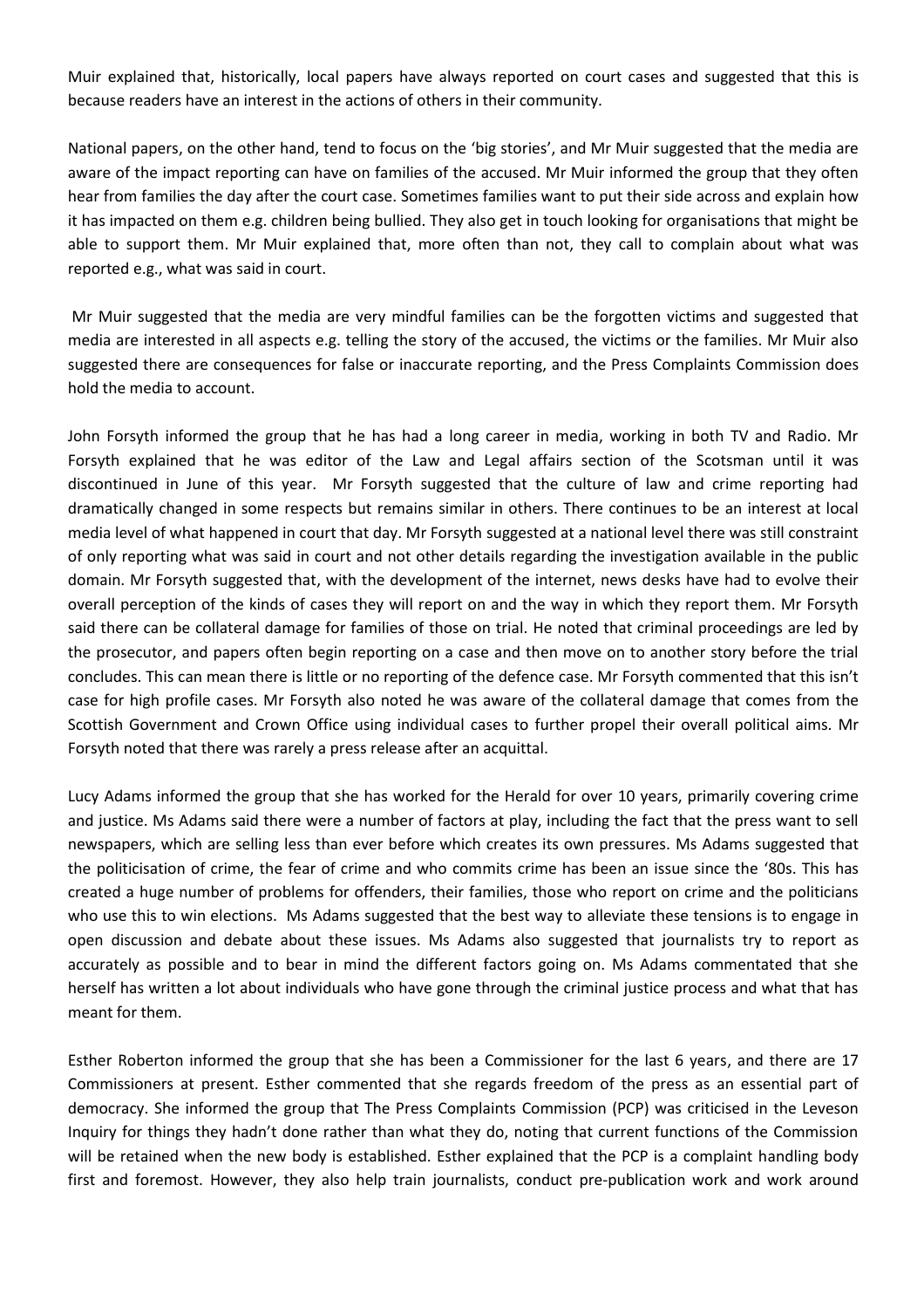harassment. The Code of Conduct was developed by editors of newspapers. The complaints officers will handle complaints from the earliest stages. This can include pre-publication work where individuals contact the PCP concerned about what they think might be published or from journalist or editors asking for input on particular stories. The Code of Conduct has specific clauses specific to the topic of day's discussion including accuracy, privacy, harassment, intrusion into grief or shock, children and the reporting of crime. Esther noted that the previous speakers had discussed the role of the media in reporting court cases and added that reporting of crime is an important public record. Esther noted that it can be very difficult for families to come to terms with the fact that, if something is said in court and there are not restrictions in place, then the media are entitled to report on it. Esther informed the group that there is a clause which states that 'relatives or friends of persons convicted or accused should not generally be identified without their consent unless they are generally relevant to the story'. Esther noted that the Code therefore offers protection for families and friends. Esther informed the group that the PCP has a website and provides leaflets on how to complain and further information about the Code of Conduct. Esther also noted that there is a 24-hour harassment helpline (07659 152 656). Esther informed the group that the PCP can help with unwanted approaches to the media by passing desist messages to relevant editor and broadcasters.

Mr Lyle thanked the panel members for their opening address and invited any comments or questions from the CPG.

Maggie Mellon suggested the press should be reporting on the cost of imprisonment and report on stories where individuals are given criminal convictions for petty crimes that later result in them being grossly disadvantaged e.g. accessing employment. Maggie suggested that the press should be questioning why individuals are given short sentences that would have a wider impact on their prospects and suggested getting quotes from professionals to comment on the impact of imprisonment.

Mr Muir responded by saying that the press can write leader articles but noted that, particularly with High Court cases, many individuals and organisations are queuing up to share their knowledge and experience and point of view, with Mr Muir noting that it had never been easier to speak to a journalist. Mr Muir suggested that if the press get something wrong or if they don't balance a story properly, he would be happy to hear from those who wish to share another side to the story.

Mr Muir also argued that many of the tabloid papers do report on the imbalance of justice and notes that, when a criminal conviction is secured for a petty crime and a more serious crime results in a community service, then it is natural for there to be an outcry, which comes from the public not the press.

Mr Forsyth suggested that there is a lot of debate about the cost of ways in which criminal justice is administrated and the outcomes. Mr Forsyth also suggested that, over the last number of years, this has been driven by the victim's perspective. Mr Forsyth also noted that the Cabinet Secretary for Justice is aware that, in a high number of cases, the perpetrator could have easily been the victim.

Ms Fee asked the group their views on the use of inflammatory language. Ms Adams suggested that inflammatory language tends to be used more in the tabloids than in the broadsheets and felt that the language is often reflecting public opinion. Ms Adams noted that there is a huge debate on whether papers write what consumers want to read or whether the papers dictate what consumers want to read. Ms Adams also suggested that there are issues around the fact that papers being independent enterprises does mean that they want to sell copies. Ms Adams suggested she had written extensively about the cost of imprisonment and the ineffectiveness of prisons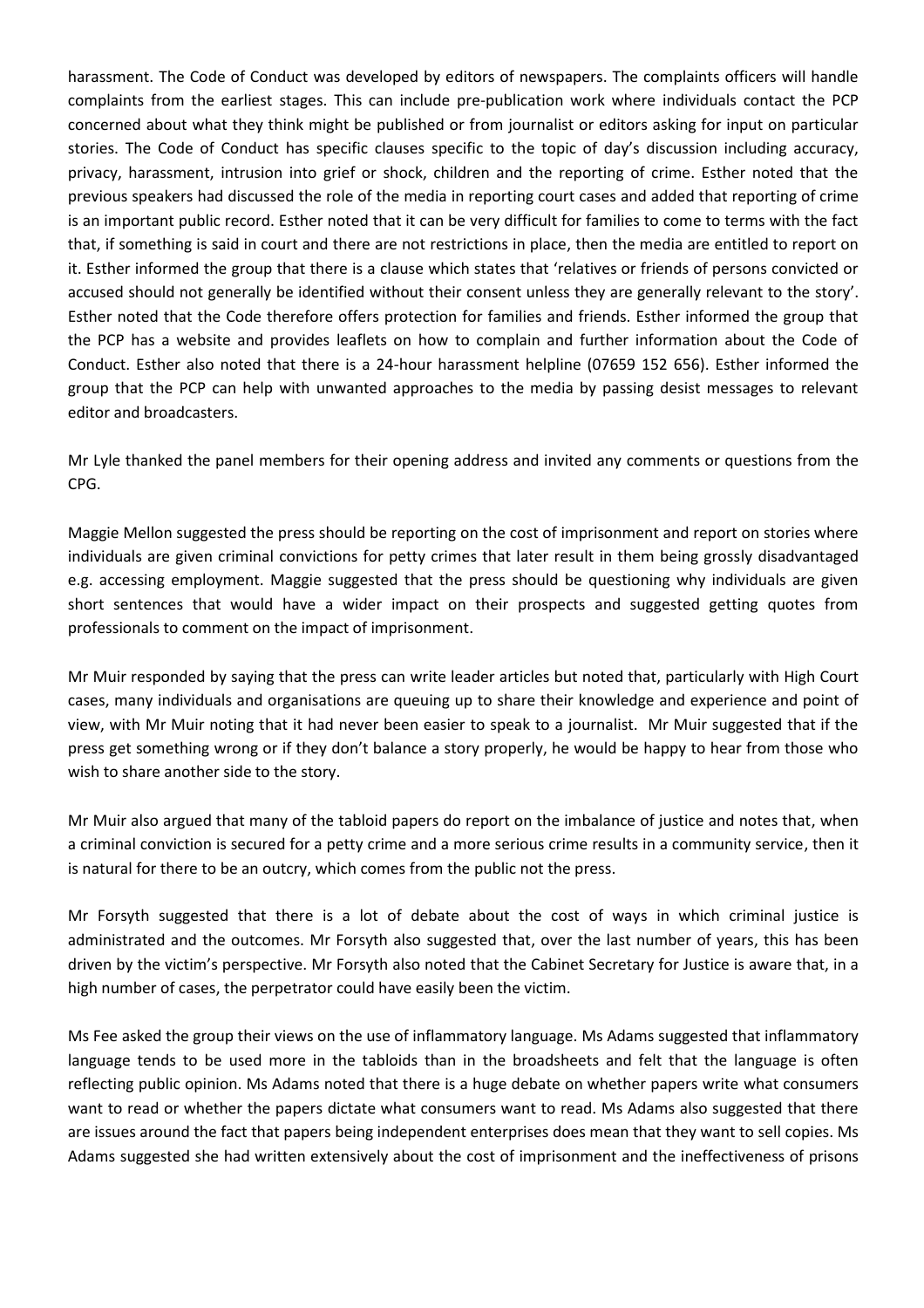but felt this tended to be a lone voice and that politicians were also responsible for language being used e.g. 'Ned culture'.

Ms Fee raised the issues of families reading headlines where the relative is described with degrading language. Ms Fee felt the press didn't act responsibly to report something; instead they work towards 'feeding the frenzy' by trying to make a story as sensationalist as possible and do not take into account the damage this causes families when they read headlines where the family member is described as a monster.

Ms Adams suggested that journalists do try work with integrity but also noted they were not responsible for writing headlines as this is at the discretion of sub-editors.

Ms Roberton noted that there is a myth that newspapers, like broadcasters, have to provide a balanced view but informed the group they don't and can take any partisan view as long as the abide by the Code of Conduct. Ms Roberton also suggested that the commercial pressures on newspapers are fuelling the need for papers to use eye-catching headlines, which can be very derogatory. Ms Roberton agreed that she would like to see more debate around the issues of sending people that could be diverted from the criminal justice system. Ms Roberton noted that, in the main, the general public supports punitive approaches until they are engaged in the debate or until they become caught up in the process themselves. Ms Roberton – who is also on the Board of Sacro - noted that the voluntary sector has a role to play in getting the other side of the story across.

Mr Forsyth agreed that the language had got more extreme in recent years. Mr Forsyth informed the group that on the English sentencing website they have a number of scenarios where the public, after being given the background to as case, can decide on the sentence. Interestingly, the public tends to give a lighter sentence than the actual sentence imposed by the Judge. Ms Adams said that Strathclyde University had conducted similar research and found that the public are less punitive than the Judges.

Dinah Aitken noted a growing recognition of the role families can play in supporting their relative in prison and desisting from crime. Dinah compared this to carers, who get a lot of positive press, and wondered how the media can help change public opinion of families by showing how they can support prisoners from reoffending.

Mr Muir suggested that, now more than ever, papers are desperate for people to tell the other side of the story and felt this would be a wonderful feature to run and would encourage anyone to approach the press with this type of feature.

Sara Watkin commented that the media could do more to highlight the kind of life experiences that have led to individuals offending, noting that many prisoners have had very poor life chances and have often been witness or victims of abuse themselves.

Marina Shaw commented that the media should be holding society to account. Marina noted that there is something about society that likes a 'them and us' and felt this is portrayed heavily in the media. Marina mirrored Sara's early comment, suggesting that more should be done to intervene with children and teenagers at risk of adult offending.

Esther agreed with both points raised but also suggested that not all offenders come from a background of abuse or have been victims themselves. Esther agreed that if we continue to have a 'them and us' approach then things can't move forward and felt this could equally be true when assigning blame to the media.